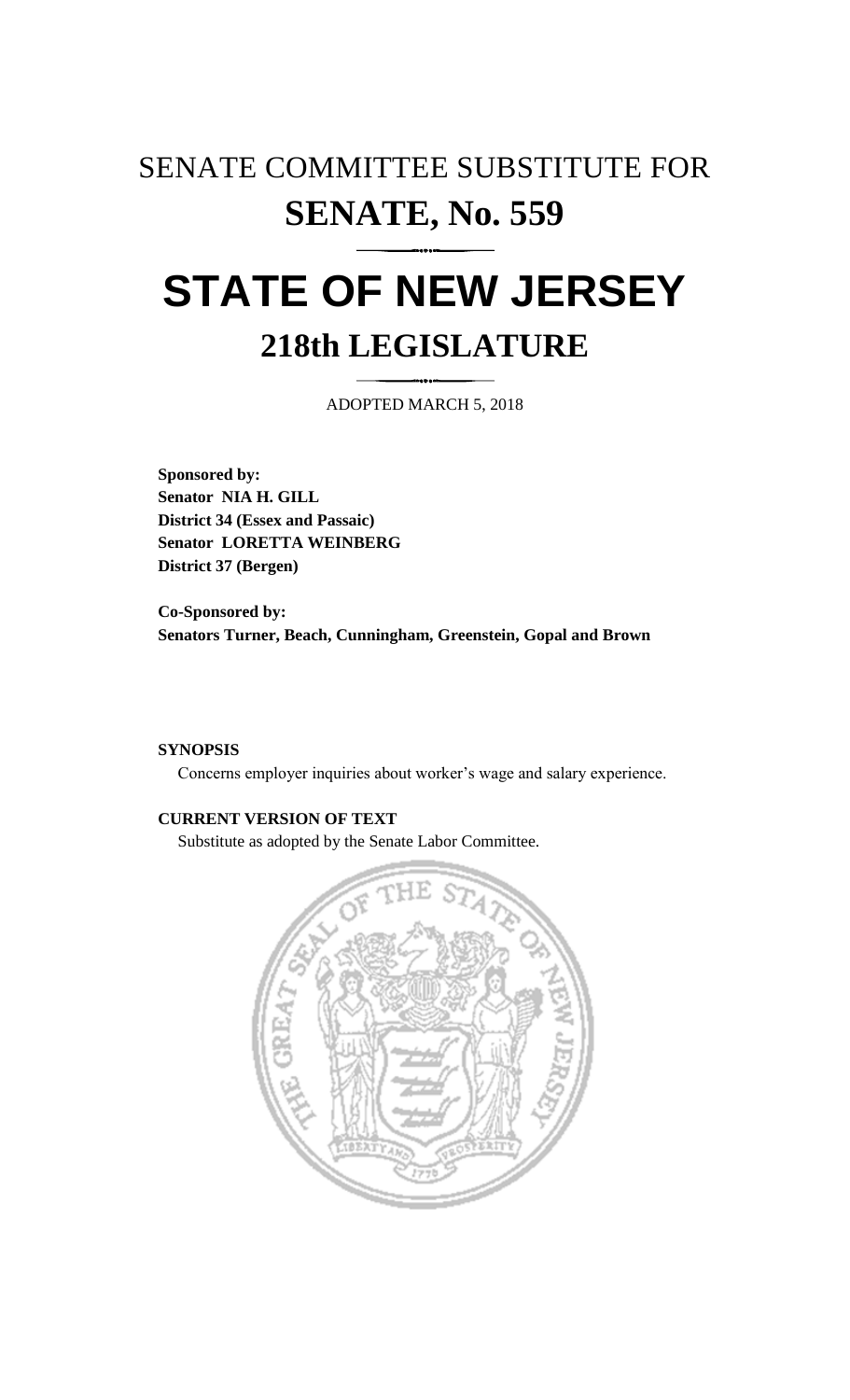#### SCS for **S559** GILL, WEINBERG

 $\mathcal{D}_{\mathcal{L}}$ 

 **AN ACT** concerning employer inquiries about wage and salary 2 history and supplementing P.L.1945, c.169 (C.10:5-1 et seq.). **BE IT ENACTED** *by the Senate and General Assembly of the State of New Jersey:* 1. a. Except as provided in subsection b. of this section, it shall be an unlawful employment practice in violation of P.L.1945, c.169 (C.10:5-1 et seq.) for any employer: (1) to screen a job applicant based on the applicant's salary history, including, but not limited to, the applicant's prior wages, salaries or benefits; (2) to require that the applicant's salary history satisfy any minimum or maximum criteria; (3) to rely on the applicant's salary history in determining salary, benefits, and other compensation for the applicant; or (4) to inquire, in writing or otherwise, about the salary history of a job applicant at any stage in the hiring process, including finalizing the employment contract, except that the employer may request, verify, and consider that history if an applicant voluntarily, without employer prompting or coercion, provides the employer with written authorization to do so. An applicant not providing the authorization or volunteering salary history information shall not be considered in any employment decisions. b. This section shall not apply to: (1) applications for internal transfer or promotion with an employee's current employer, or use by the employer of previous knowledge obtained as a consequence of prior employment with the employer; (2) any actions taken by an employer pursuant to any federal law or regulation that expressly requires the disclosure or verification of salary history for employment purposes, or requires knowledge of salary history to determine an employee's compensation; (3) any attempt by an employer to obtain, or verify a job applicant's disclosure of, non-salary related information when conducting a background check on the job applicant, provided that, when requesting information for the background check, the employer shall specify that salary history information is not to be disclosed. If, notwithstanding that specification, salary history information is disclosed, employer shall not retain that information or consider it when determining the salary, benefits, or other compensation of the applicant; or (4) employer inquiries regarding an applicant's previous experience with incentive and commission plans and the terms and conditions of the plans, provided that the employer shall not seek or require the applicant to report information about the amount of earnings of the applicant in connection with the plans, and that the